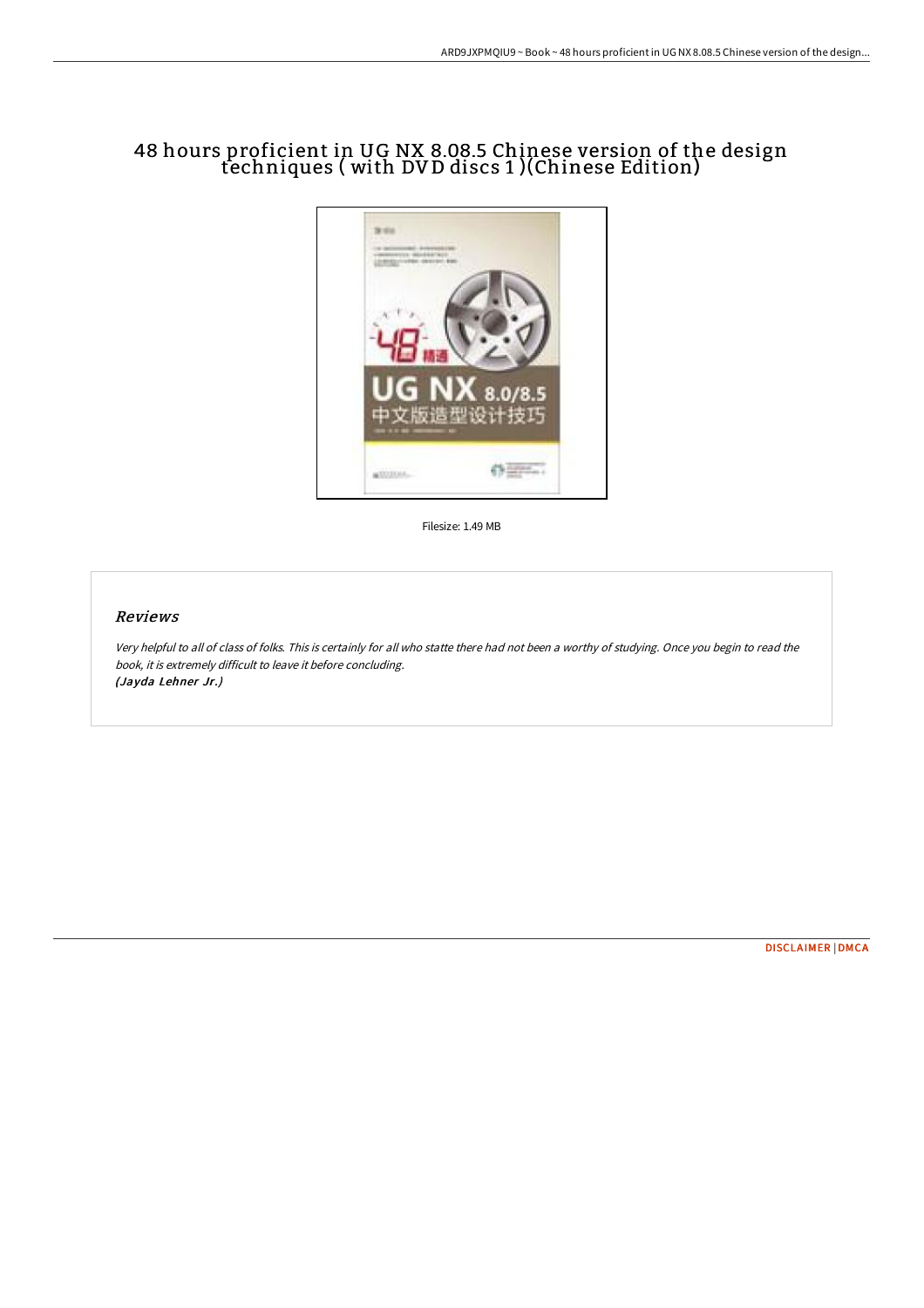## 48 HOURS PROFICIENT IN UG NX 8.08.5 CHINESE VERSION OF THE DESIGN TECHNIQUES ( WITH DVD DISCS 1 )(CHINESE EDITION)



paperback. Condition: New. Ship out in 2 business day, And Fast shipping, Free Tracking number will be provided after the shipment.Paperback. Pub Date :2013-09-01 Pages: 392 Language: Chinese Publisher: Electronic Industry Press 48 hours proficient in UG NX 8.08.5 Chinese version of the design skills of 48 hours to explain. follow the basic operations from the UG NC . set to surface modeling. and then by product modeling knowledge to actual cases of scheduling order are introduced. The book contains a large number of instances . the consolidation exercise for the reader 's use . the specific contents include: drawing UG .Four Satisfaction guaranteed,or money back.

❺ Read 48 hours proficient in UG NX 8.08.5 Chinese version of the design [techniques](http://albedo.media/48-hours-proficient-in-ug-nx-8-08-5-chinese-vers.html) ( with DVD discs 1 )(Chinese Edition) Online  $\frac{1}{100}$ Download PDF 48 hours proficient in UG NX 8.08.5 Chinese version of the design [techniques](http://albedo.media/48-hours-proficient-in-ug-nx-8-08-5-chinese-vers.html) ( with DVD discs 1 ) (Chinese Edition)